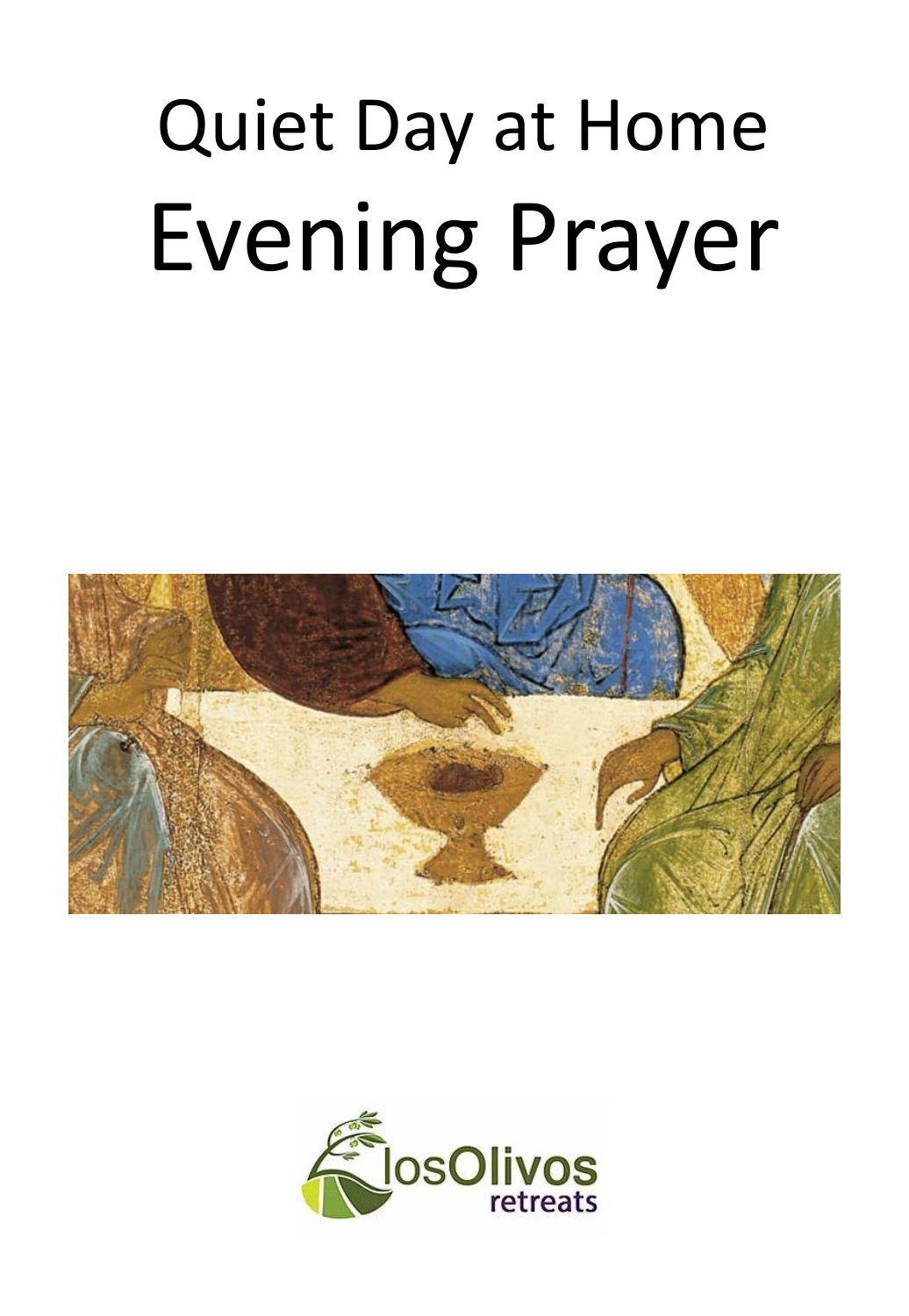#### **EVENING PRAYER**

*Sources: John of the Cross (Fonte), New Zealand Anglican Church Liturgy (Evening Prayer & Night Prayer) Iona Abbey Worship Book (Evening Prayer).*



#### Al atardecer serás examinado en el amor. **When evening comes you will be examined in love.**

As we approach the evening and the night, May God grant us a quiet evening and a perfect end. **Amen.**

Amigos, hermanos y hermanas, My friends, brothers and sisters, our help is in the name of the eternal God, **who is making the heavens and the earth.**

Blessed are you, God our light and our life, to you be glory and praise for ever! When we turned away to darkness and chaos, like a mother you would not forsake us. You cried out like a woman in labour and rejoiced to bring forth a new people. Your living Word brings light out of darkness and daily your Spirit renews the face of the earth, inclining our wills to the gentle rule of your love, Creator, Redeemer, and Giver of Life: **Blessed be God for ever!**

*A period of silence follows for reflection on the past day.*